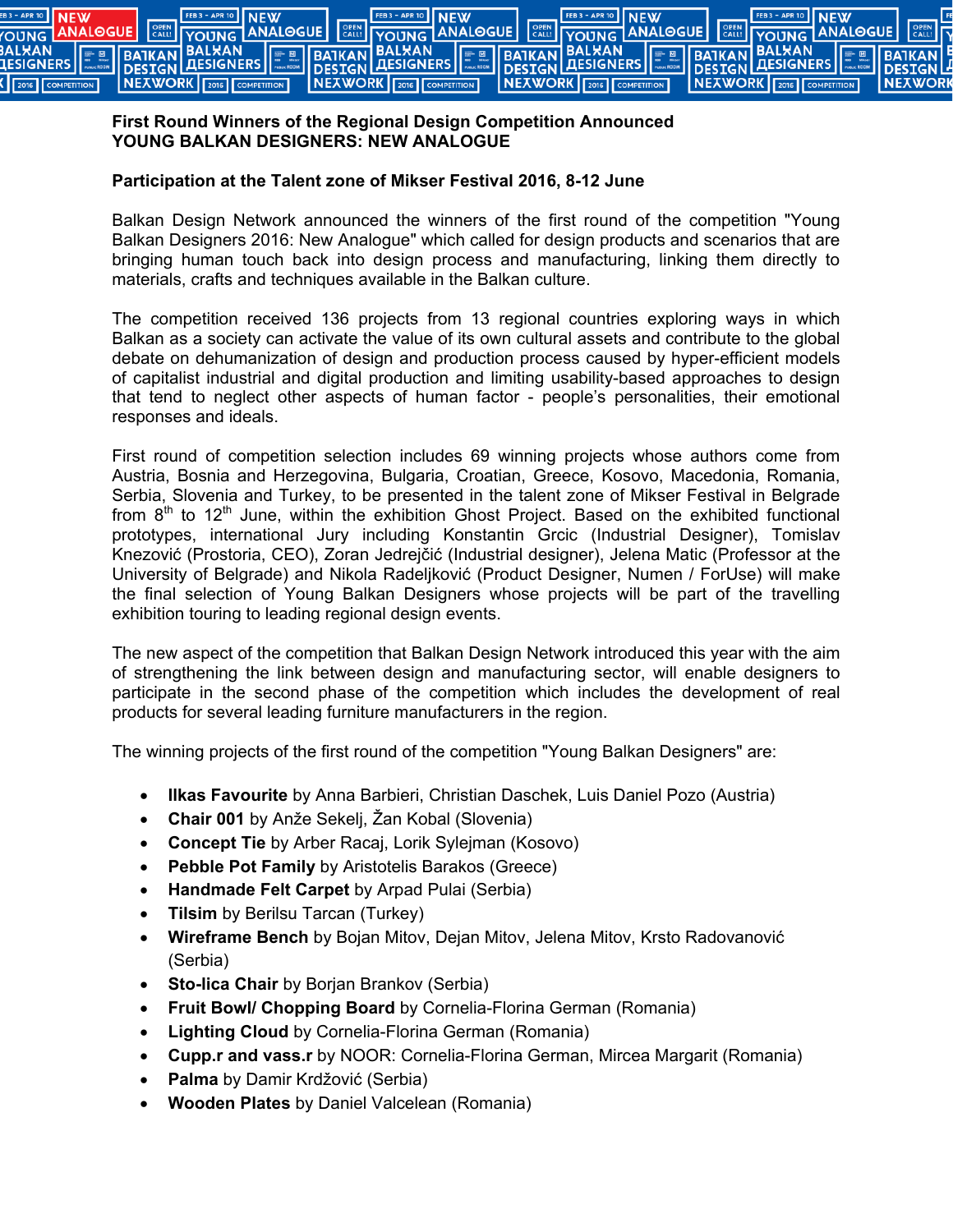

- **Lale** by Desislava Sredkova (Bulgaria)
- **Marginal Objects** by Dijana Vojak Pokić (Croatia)
- **Kaylad-e** by Dimitris Niavis (Greece)
- **Platonics Wire Furniture Family** by Dimitris Niavis (Greece)
- **Book of Comparisons** by Dragana Krtinić (Serbia)
- **Organic Barstool** by Dušan Munćan (Serbia)
- **Low-tech Object(s)** by Ema Gerovac (Croatia)
- **{trikoN}** by Ema Nikolova (Macedonia)
- **From Traditional to Modern** by Evgenija Zafirovska (Macedonia)
- **Chivilik Hanger by** FILTER: Vedad Islambegović, Ibrica Jašarević, Kenan Vatrenjak, Nedim Mutevelić, Asmir Mutevelić (Bosnia and Herzegovina)
- **KNAP backpack** by Jovana Čavić, Selena Kostić, Senka Kostić (Serbia)
- **Tica** by Jasmina Krstanović Pahić (Slovenia)
- **Modernizing Rural Shoe Crafts** by Karla Paliska, Tvrtko Bojić (Croatia)
- **Desk Helper** by Katarina Cuzulan (Serbia)
- **[your name here] Bag** by KraftMade (Romania)
- **Workbench** by Laura Mrkša (Croatia)
- **Tripod** by Manda Mihai-Bogdan (Romania)
- **Dice** by Manda Mihai-Bogdan (Romania)
- **Reading Ring** by Maria Burachu (Romania)
- **Woodish Notebooks** by Maria Burachu (Romania)
- **Homie T** by Maria Burachu (Romania)
- **Homies (2015)** by Maria Burachu (Romania)
- **Creating Me Slowly** by Marijana Tkalec (Croatia)
- **Evolutina** by Marko Zigon (Slovenia)
- **Tvrtko** by Marta Birkić (Croatia)
- **Giraffe 03/ 001** by Miha Kaučič (Slovenia)
- **Lajka Štipaljka** by Milica Marić (Serbia)
- **Klupica Pufnica** by Milica Marić (Serbia)
- **Solid Wood Furniture** by Momčilo Ostojić, Design MOD (Serbia)
- **The Poetry Machine** by MRKV (Serbia)
- **Lito** by Natali Ristovska (Macedonia)
- **Avlia Furniture System for Children** by Nataša Njegovanović (Croatia)
- **Mod-You-L'Art** by Neli Štrukelj (Slovenia)
- **Innovative Baby Dresser 3 in 1** by Nemanja Kiso (Serbia)
- **Project MUSE (Mobil Unit School Easygoing)** by Sonja Rodić, Petar Blagojević (Serbia)
- **Contain\_R** by Radostina Stankova (Bulgaria)
- **Copper Mirrors** by Ruxi Sacalis (Romania)
- **Rot** by Sanja Rotter (Croatia)
- **Plato:Republic** by Sara Pavleković Preis (Croatia)
- **Shesign** by She:You (Bosnia and Herzegovina)